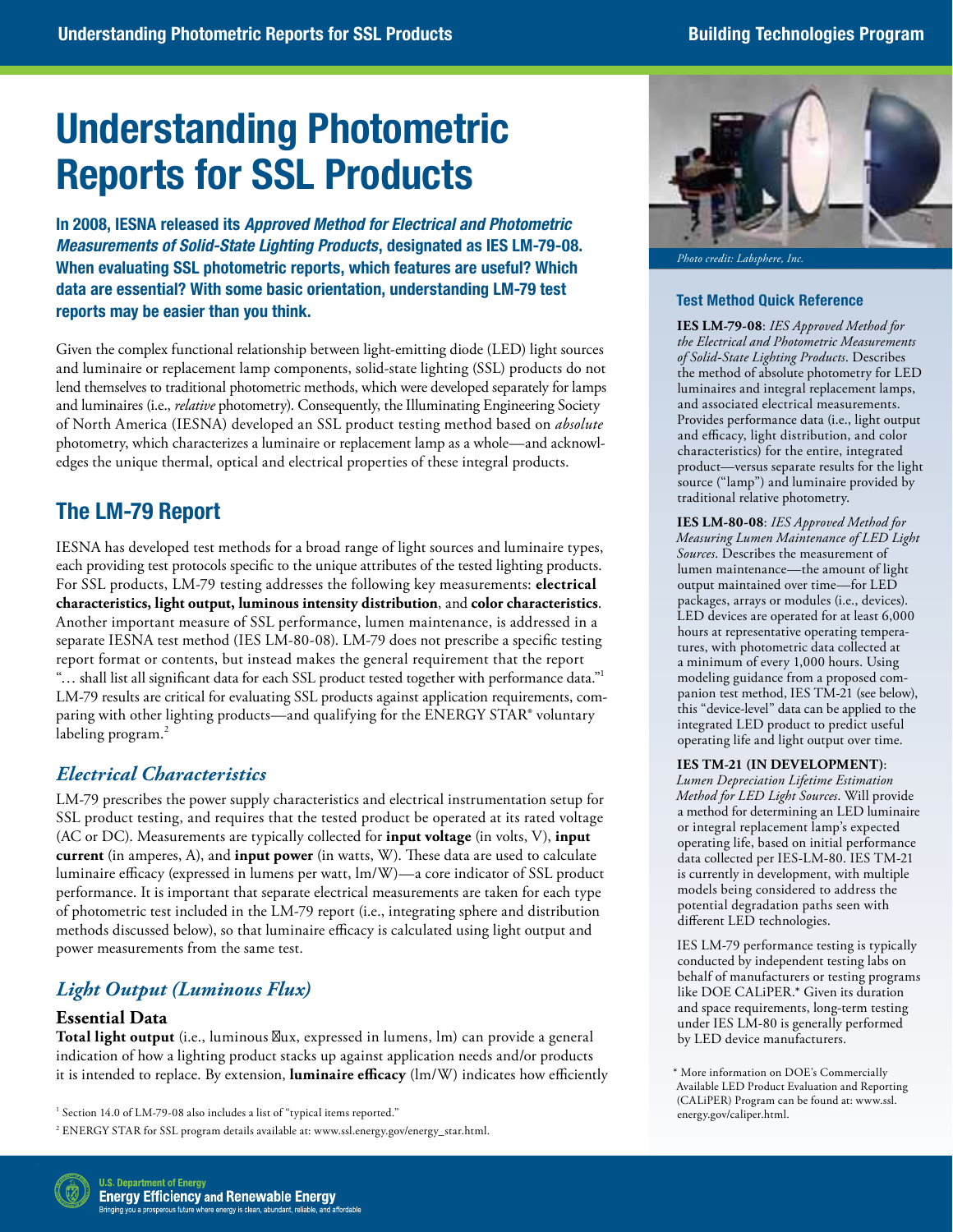the product generates its light output. Both total light output and luminaire efficacy are major criteria for ENERGY STAR qualification. LM-79 allows two different methods for measuring total luminous  $f$  ux, one or both of which may be referenced in a test report. The *integrating sphere* method, as the name suggests, integrates the total light output of a tested source to produce a single measurement. In contrast, the *distribution (i.e., goniophotometer)* method collects multiple luminous intensity measurements around the source's horizontal and vertical axes, which are converted and summed as total luminous f ux.

| Zone       | Lumens | %FIXT  |
|------------|--------|--------|
| $0 - 30$   | 702    | 68.69  |
| $0 - 40$   | 971    | 95.06  |
| $0 - 60$   | 1021   | 99.98  |
| $0 - 90$   | 1022   | 100.00 |
| $90 - 180$ | Ω      | 0.00   |
| $0 - 180$  | 1022   | 100.00 |

Figure 1. Detail from Typical Zonal Lumen Summary Table

Total light output measurements may be presented as a single value, or as the summed

 values in zonal lumen summary tables. The sample zonal lumen summary in Figure 1 shows the cumulative lumen totals for different vertical angle "zones," with the 0° – 180° zone (highlighted) representing the total light output (in the case of this recessed downlight, no light is emitted above 90° vertical). If both integrating sphere and goniophotometry have been performed, then two sets of total light output and luminaire efficacy values may be provided—these values may differ by 3% due to typical measurement uncertainties. ENERGY STAR for SSL also establishes zonal lumen requirements for many applications, to help ensure that SSL products perform similarly to the traditional lighting products they replace.

#### **Calculating Luminaire Efficacy**

 Although input power and light output values may be presented in multiple locations and formats within an LM-79 report, a luminaire efficacy value might not be included in the document. Calculating this value is straightforward, following a few simple steps:

- **Step #1** Note the tested product's total light output—either a single value from an integrating sphere test, or a summed zonal lumen value from a goniophotometer test. For example, the total lumen output value from the zonal lumen summary table in Figure 1 is **1,022 lm**.
- **Step #2** Note the measured input power *from the same photometric test as the total light output*. For this example, assume a value of **23.3 W**.
- **Step #3** Divide the total light output by input power to obtain the tested product's luminaire efficacy. Completing the example: 1,022 lm / 23.3 W = **43.9 lm/W**

# *Luminous Intensity Distribution*

## **Essential Data**

 directs its light output. LM-79 reports typically present **luminous intensity distribution** data in both tabu- lar and polar graph formats. A **polar graph** allows the reader to quickly assess whether the luminaire or sent two vertical "slices" made along and across the fixture (i.e., at 0° and 90° horizontal, respectively). The two distributions are nearly identical, suggesting that the light distribution ("beam") is essentially In addition to how much light an SSL product produces, it is important to understand where the product replacement lamp has a "narrow" or "broad" distribution, and gauge its symmetry. For example, Figure 2 illustrates an SSL downlight that produces its highest luminous intensity directly below the fixture (i.e., 0° or nadir), tapering off with essentially no light output above 45° vertical. The solid and dashed lines represymmetrical about the vertical axis.



 The polar graphs correspond with tabular intensity data for different vertical and horizontal angles (expressed intensity values are a key component of illuminance calculations, and distribution data can be provided by the testing laboratory in standardized "IES file" electronic format, compatible with lighting calculation and visualization software.<sup>3</sup> in candelas, cd), and may be referred to as a "candela distribution" or "candlepower summary." Luminous

Figure 2. Sample Polar Luminous Intensity Distribution Graph. *Image credit: Luminaire Testing Laboratory, Inc.* 

## **Useful Features**

 Luminous intensity distribution data inform a range of other lighting metrics used to characterize visual comfort and SSL product performance. Directional lamps, such as halogen MR16 and PAR lamps, are typically characterized by their **center beam candlepower (CBCP)** and **beam angle,** and these measures are useful when comparing LED replacement lamps with their traditional counterparts. Although CBCP and beam angle are often not included in LM-79 reports, they can be approximated from tabular intensity data (see "Comparing Directional Lamps").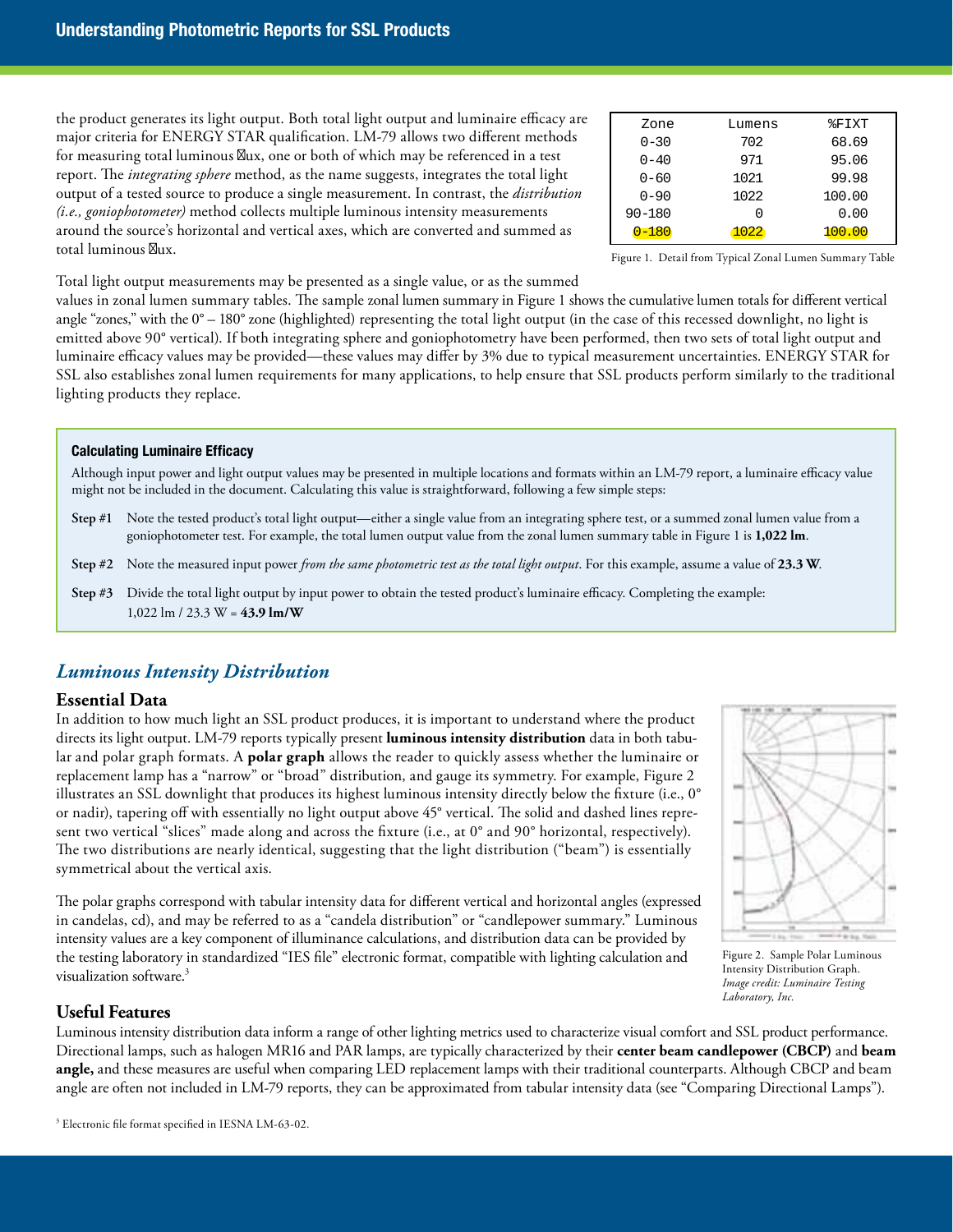#### **Comparing Directional Lamps**

If not presented in the LM-79 report, CBCP and beam angle for directional LED replacement lamps can be derived from tabular intensity data. Figure 3 presents the candela (intensity) distribution data for an LED PAR38 replacement lamp, and a corresponding polar intensity graph. The important features of the table are the **vertical angles** (left column) and **intensity data** for each vertical angle (right column). Vertical angles describe the location of data points relative to the center beam (or axis) of the lamp, as illustrated in the polar intensity graph. As is common for directional lamps, only one set (plane) of intensity data is provided, and the beam is assumed to be symmetrical around its central axis.

With the lamp pointed downward, a vertical angle of 0° describes the center of a directional lamp's beam, the single point at which the CBCP is determined—in this case, **1855 cd** (yellow highlight). **Beam angle** is defined as **two times the vertical angle** at which the intensity is **50% of the maximum**. In this example, the maximum intensity is the CBCP (1855 cd) and 50% maximum occurs at approximately 15° (green highlight). Because this vertical angle describes only one-half of the beam, the beam angle would be approximately **30°**.

The CBCP and beam angle data should be used to verify the claimed values from the LED replacement lamp's packaging and/or catalog listing. The data can also be compared with that for halogen MR16 lamps to determine if the LED product will provide the "punch" and distribution needed for the lighting application. Figure 3. Sample Tabular Intensity Data and Polar Intensity Plot for



an LED PAR38 replacement lamp. *Image credit: Independent Testing Laboratories, Inc.* 

**Luminance summaries** (expressed in candelas per square meter, cd/m<sup>2</sup>) are structured similarly to luminous intensity tables, with data that roughly correlates with perceived "brightness" of a light source from different observer positions. As an example, excessive luminance particularly at higher vertical angles—could potentially result in visual discomfort from glare.<sup>4</sup>

Many test reports also provide an isoilluminance plot, an illustration of a tested product's predicted illuminance pattern and resulting initial light levels (expressed in footcandles, fc). As shown in Figure 4, the diagram (also called an "isofootcandle plot") uses contour lines to delineate the light pattern and horizontal illuminance levels below the tested product, with a conversion chart included for different mounting heights. The scale of the x and y axes is expressed in multiples of the mounting height, so it is important to convert to actual distances and use the same mounting heights when comparing with other products.

# *Color Characteristics*

### **Essential Data**

SSL luminaires and lamps may be used to replace and/or integrate with other traditional "white light" products. Consequently, it is important to measure and describe SSL **color characteristics**. LM-79 prescribes methods for measuring the total radiant power (spectral content) of SSL products, from which **chromaticity coordinates, correlated color temperature (CCT)**, and **color rendering index (CRI)** can be derived. ENERGY STAR for SSL also establishes application-specific limits for these measures.

Typically, a product's **spectral power distribution (SPD)** is presented in a graph format (Figure 5), which allows the reader to evaluate the relative amount of radiant power (expressed in milliwatts per nanometer, mW/nm) across the range of wavelengths in the visible spectrum (expressed in nanometers, nm), or approximately 380 – 780 nm. Some reports may provide spectral radiant power measurements in tabular format, in 10 nm increments.



Figure 4. Sample Isoilluminance Plot with Mounting Height Conversion Factors. *Image credit: Luminaire Testing Laboratory, Inc.* 



Figure 5. Sample Spectral Power Distribution (SPD) Graph. *Image credit: Lighting Sciences Inc.* 

<sup>4</sup> Note: Given the complex and dynamic interactions between lighting systems, the lighted environment, and observer, it is difficult to characterize glare based on photometric data alone.